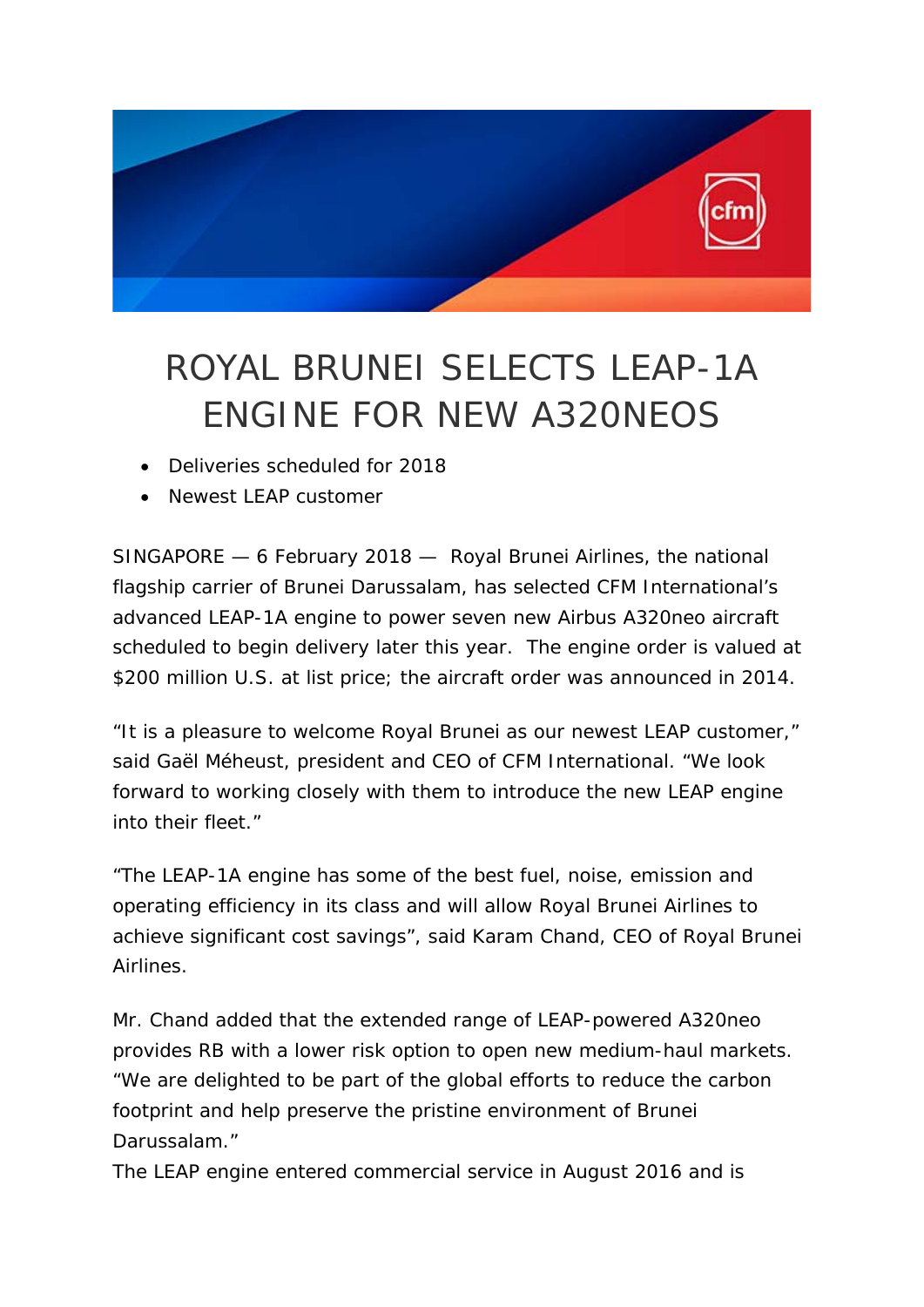providing its more than 30 operators with a 15 percent improvement in fuel efficiency, with an equivalent reduction in  $CO<sub>2</sub>$  emissions; and lower noise and NOx emissions. To date, the fleet in service has logged more than 290,000 engine flight cycles and 610,000 engine flight hours while maintaining CFM's industry-leading reliability.

## **About Royal Brunei Airlines (RB):**

RB currently operates a fleet of ten aircraft comprising, four B787-8 Dreamliners together with six A320 aircraft. RB will have eight new aircraft joining the fleet in 2018, making its fleet one of the youngest in Asia Pacific and allow RB to further develop its network to Seoul, Beijing and other Asian cities.

From its hub at Brunei International Airport, RB serves a number of regional and international destinations in Australia, South East Asia, China, Middle East and UK.

In 2014, RB received a distinction in the 2014 REBRAND 100® Global Awards which honor the most successful brand transformations worldwide. On November 9, 2015, RB was declared winner of the Travel Media Innovative Campaign and Content of the Year Award at the inauguration of the prestigious International Travel Media Awards in the United Kingdom. RB was announced as one of the Top 10 Most Loved Airlines in 2016 and Top 100 Airlines 2016 and 2017 by Skytrax. In November 2017, RB received a bronze award for Best Eastbound Long-Haul Airline by The British Travel Awards. For more information, contact us at media@rba.com.bn or visit us at www.flyroyalbrunei.com

## **About CFM International**

The LEAP engine is a product of CFM International, a 50/50 joint company between GE and Safran Aircraft Engines. This engine has experienced the fastest order ramp up in commercial aviation history and CFM has received orders and commitments for a total of more than 14,270 LEAP engines across all three models through December 2017. For more